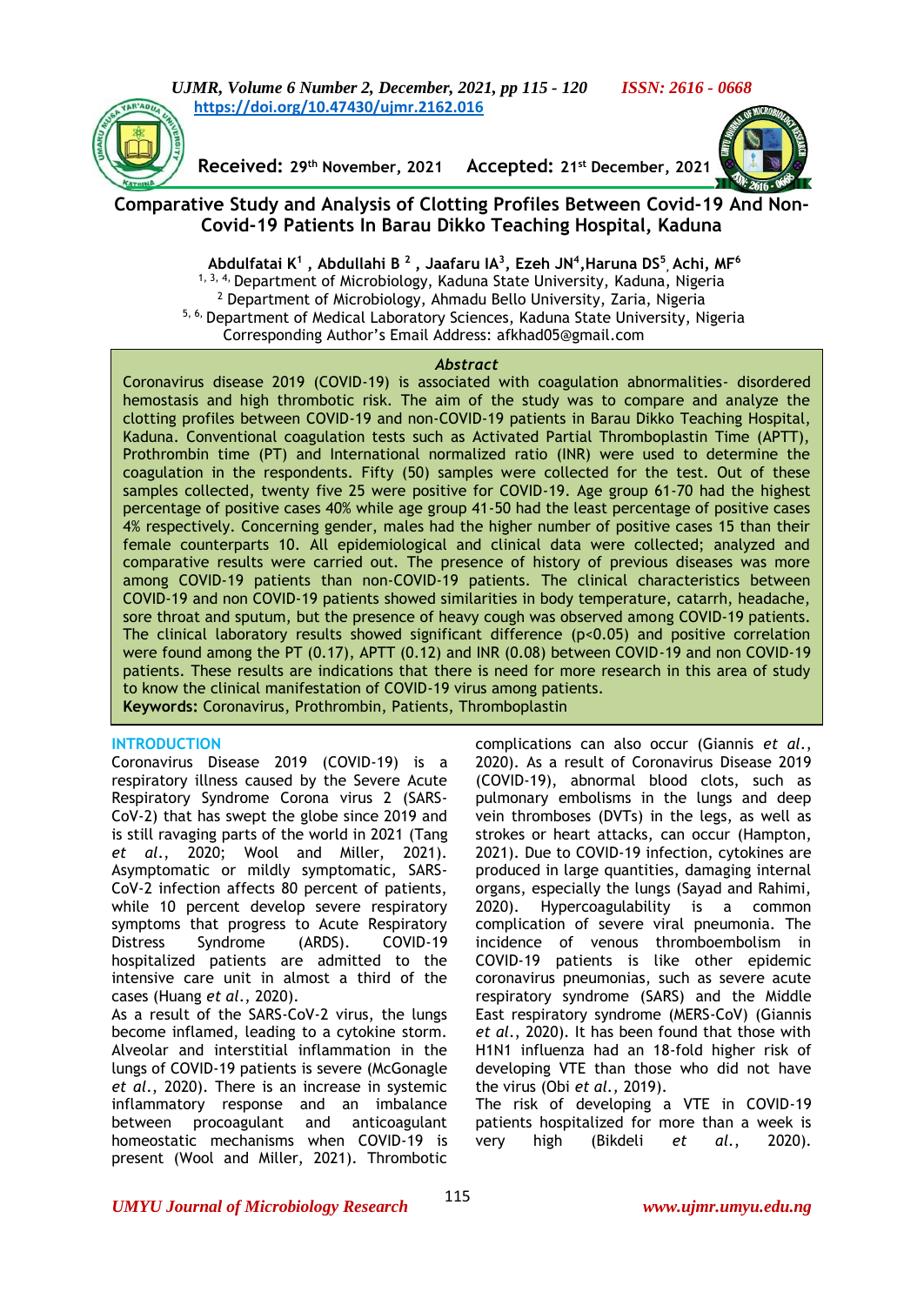For example, Llitjos and colleagues found that 69% of COVID-19 inpatients had thrombotic complications, with the highest incidence occurring due to active ultrasound surveillance for deep-vein thrombosis (69%) in Llitjos and colleagues (2020). Contrary to standard thromboprophylaxis, COVID-19 patients continue to have high rates of thrombosis, both venous and possibly arterial (Klok *et al*., 2020). ICU and general hospital thromboprophylaxis did not reduce the incidence of VTE, according to COVID-19 researchers (general ward). Ischemic stroke and acute coronary syndrome accounted for 2.5 and 1.1 percent, respectively (Lodigiani *et al*., 2020). A VTE and pulmonary embolism incidence of 22.5 percent and 10 percent, respectively, was observed in COVID-19 French patients not in intensive care units (ICUs) receiving thromboprophylaxis (Artifoni *et al*., 2020). In Chinese patients with COVID-19, abnormal coagulation factors were linked to a poor prognosis (Tang *et al*., 2020). On admission, a high level of D-dimer (> 1g/ml) was associated with in-hospital death in some studies (but not all) (Favaloro and Thachil, 2020). The clinical severity of COVID-19 increases with age in patients aged 60, who have more severe clinical manifestations, a longer disease course, and a higher severity score (Liu *et al.,* 2020). COVID-19 patients admitted to the ICU have a mortality rate ranging from 10 to 44 percent, depending on their age and the presence of co-morbidities that resulted in multi-organ failure (Annunziata *et al.,* 2020; Jamaatia *et al.,* 2020; Pavoni *et al.,* 2020).

#### **MATERIALS AND METHODS Study Area**

The research was conducted in Barau Dikko Teaching Hospital Kaduna. Kaduna North Local Government is home to the Barau Dikko Teaching Hospital. (Long. 100 36' N and Lat. 7027'E) on the Greenwich Meridian is the location of Kaduna North Local Government Area. It has a population of 357,694 and a total area of 72 square kilometers (NPC, 2006). They share a border with the Igabi Local Government Area in the north, Kaduna South Local Government Area in the west, and Chikun Local Government Area in the east (NPC, 2006). As of now, the Kaduna North Local Government Area consists of Unguwan Dosa and Unguwan Rimi among others. Located in Magajin Gari, the Local Government Area's administrative headquarters (Doka) (NPC, 2006).

# **Study Population**

The study population consisted of non-covid subjects (volunteers), primarily health workers at Kaduna State's Barau Dikko Teaching Hospital. In a sterile trisodium citrate tube, fifty samples were collected. Data for the remaining (50) positive subjects were obtained<br>from Kaduna State's BDTH coagulation from Kaduna State's BDTH coagulation laboratory between March and September 2020, during the covid-19 pandemic

#### **Sample Size**

According to the Nigeria Centre for Disease Control, NCDC, the total laboratory confirmed cases of COVID-19 in Kaduna state as of 6thJuly, 2021 was 9,123 (NCDC, 2021). The prevalence rate of COVID-19 thus is:

$$
(Prevalence rate = \frac{Number\ of\ cases}{Population\ of\ area} X 100)
$$

$$
(Prevalence rate = \frac{9,123}{1,133,000} X 100)
$$

 $= 0.805%$ 

A formula described by Cochran will be used to determine the sample size and prevalence rate from the Nigeria Centre for Disease Control, NCDC (2021), will be used. The Cochran equation is as follows:

 $n =$  $Z^2$ pq

 $e^2$ (Cochran, 1977) Where n = sample size Z = standard normal distribution at 95% confidence interval =1.96  $p =$  prevalence rate, which will be taken as  $0.805% = 0.00805$  (NCDC, 2021).  $q = 1-p = 1 - 0.008 = 0.99195$ e = allowable error, which is taken as 5%=0.05 Therefore n = (1.96<sup>2</sup>X 0.00805 X 0.99195)  $(0.05<sup>2</sup>)$ 

 $= 12.27$ 

However, = 50 samples will be recruited so as to improve the precision of this research. **Ethical Clearance**

116

Ethical approval was obtained from Kaduna State Ministry of Health.

**Inclusion Criteria**

Non-covid subjects who passed the exclusion criteria.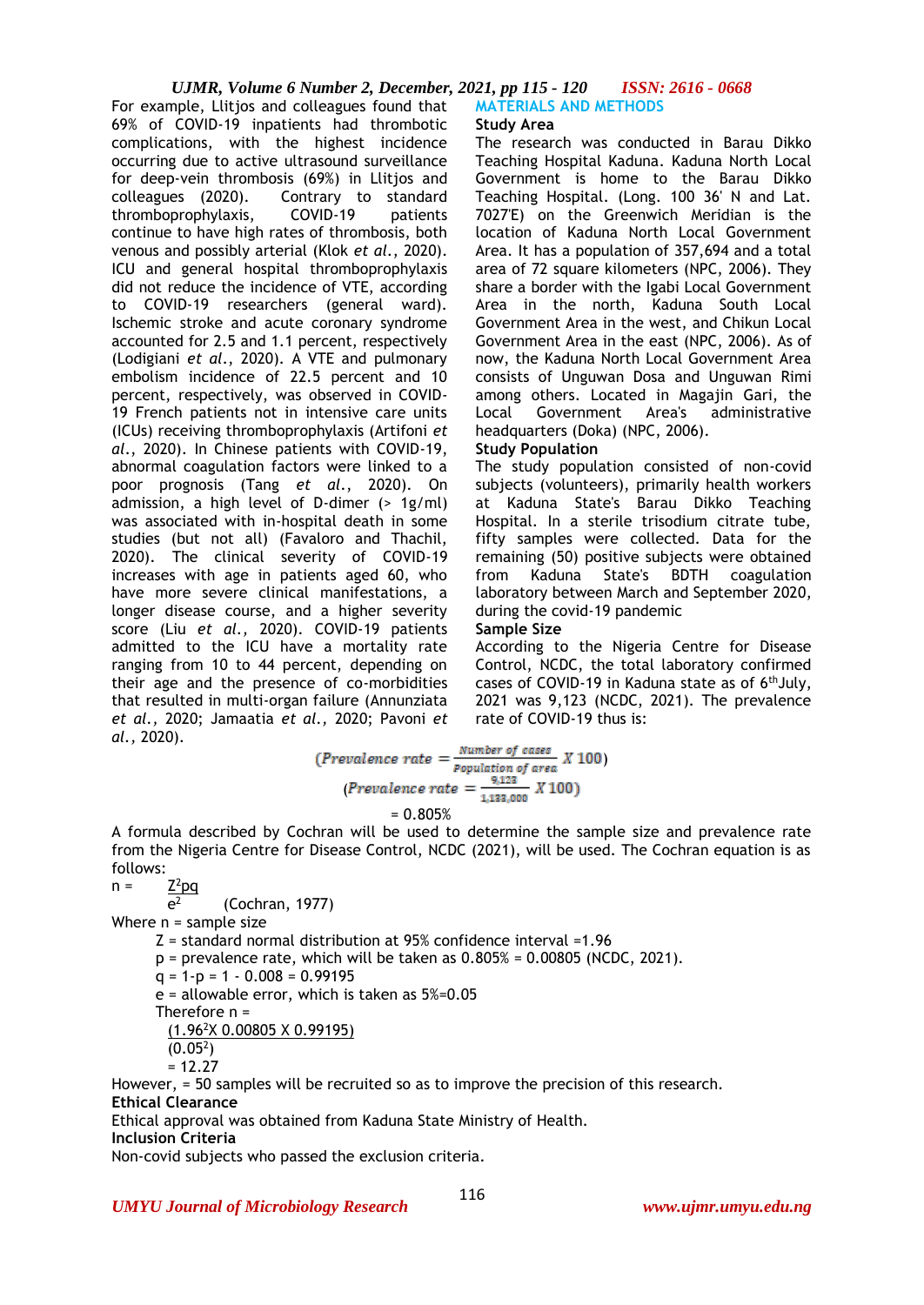# **Exclusion Criteria**

- i.Patients on drugs altering coagulation profile.
- ii.Patients with liver disease.
- iii.Patients with a history of coagulation disorders.
- iv.Patients with malignancy, coronary artery disease, cerebro-vascular accident.
- v.Patients with clinical evidence of macrovascular and microvascular complications of diabetes mellitus.

# vi.Consent not given.

# **Collection of Samples**

Three (3.0) mls of blood were collected from BDTH health workers using sterile vacutainers, needles, and syringes (tourniquet applied) and placed in trisodium citrate tubes (liquid anticoagulant). To keep the blood from clotting, the samples were appropriately mixed with trisodium citrate anticoagulant.

Within one hour (1hr) of collection, samples were taken for centrifugation for 15 minutes at 3000rpm to separate blood cells from blood plasma. The plasma (supernatant) is transferred into microtubes using disposable pipettes. The microtubes were then placed on a rack and analyzed in 2 hours with an EBRA ECL 105 automated analyzer machine.

#### **Preparation of Control**

Plasma samples (equal volume) from five noncovid subjects were mixed appropriately in a sample tube using a micropipette (50ml) and analyzed as a single sample. The automated analyser machine's prothrombin time (PT), international normalised ratio (INR), and activated partial thromboplastin time (APTT) values were used as controls.

# **Covid 19 Rapid test Antigen**

# **Test procedure**

The buffer was held vertically, and the extraction tube was filled with the buffer (300l), the extraction tube was then placed on a tube rack, the patient's head was tilted backwards, and the swab was inserted through the nostrils, gently rubbed 3-4 times, and slowly removed, the swab was then inserted into the extraction tube, and homogenized, and the cotton swab was then squeezed with a swab was then detached from the extraction tube's cap. The tube's nozzle cap was then dropped. After that, 5 drops of the extracted specimen were extracted by holding it vertically. Following the extraction, the nozzle of the tube containing the extracted fluids was disposed of in accordance with biosafety procedures.

A timer was then set for 20 minutes, and recordings were taken; the used device was then disposed of following biosafety purposes. **PROCEDURE FOR PROTHROMBIN TIME (PT)**

The PT for each sample was determined twice according to the manufacturer's instruction (recoplastin)

- 1. Switch on the ERBA ECL 105 Automated machine
- 2. Place the test cuvette on the machine
- 3. Pipette micro litter of the sample (plasma) into the test cuvette
- 4. Allow to incubate for 120 seconds
- 5. Add 100microlitter of PT reagent into the test cuvette
- 6. Then allow the machine to read and display the result on the screen

#### **INTERNATIONAL NORMALISED RATIO (INR)**

The automated machine reads and displays both the result of PT and INR at the same time **ACTIVATED PARTIAL THROMBOPLASTIN TIME (APTT)**

Place the test cuvette on the ERBA ECL 105 Automated machine. Pipette 100 microlitter of the sample (plasma) into the test cuvette and 100 microlitter of the APTT reagent were added into the same test tube. Incubate for 180 seconds, 100microlitter of Calcium chloride (CaCl2) reagent were then added into the test cuvette and the result were read.

The result APTT of each sample were determined twice according to the manufacturers' instruction (SP-Unicellin)

# **RESULTS**

A total of 50 samples were collected out of which 25 were positive for covid-19 and 25 were negative, for those positive 8% were between the ages of 30-40 years, 4% were between 41-50 years, 16% were between the ages of 51-60, while 40% were between the ages of 61-70 and finally 32% were between the ages of 71-80.

The socio demographic factors between the covid-19 and non covid-19 patients can be observed, it shows that there were more male in the covid patients than in the non covid patients, Also (n=27) of all the patients examined were less than 60 years of age, while the mean age of the covid patients was 69.68 compared to the 60.54 of the non covid patients, Finally 30 out of the 50 patients totally examined had no history of any previous sickness, while 10 patients had hypertension, 5 had diabetes, 3 had stroke and 2 had kidney diseases.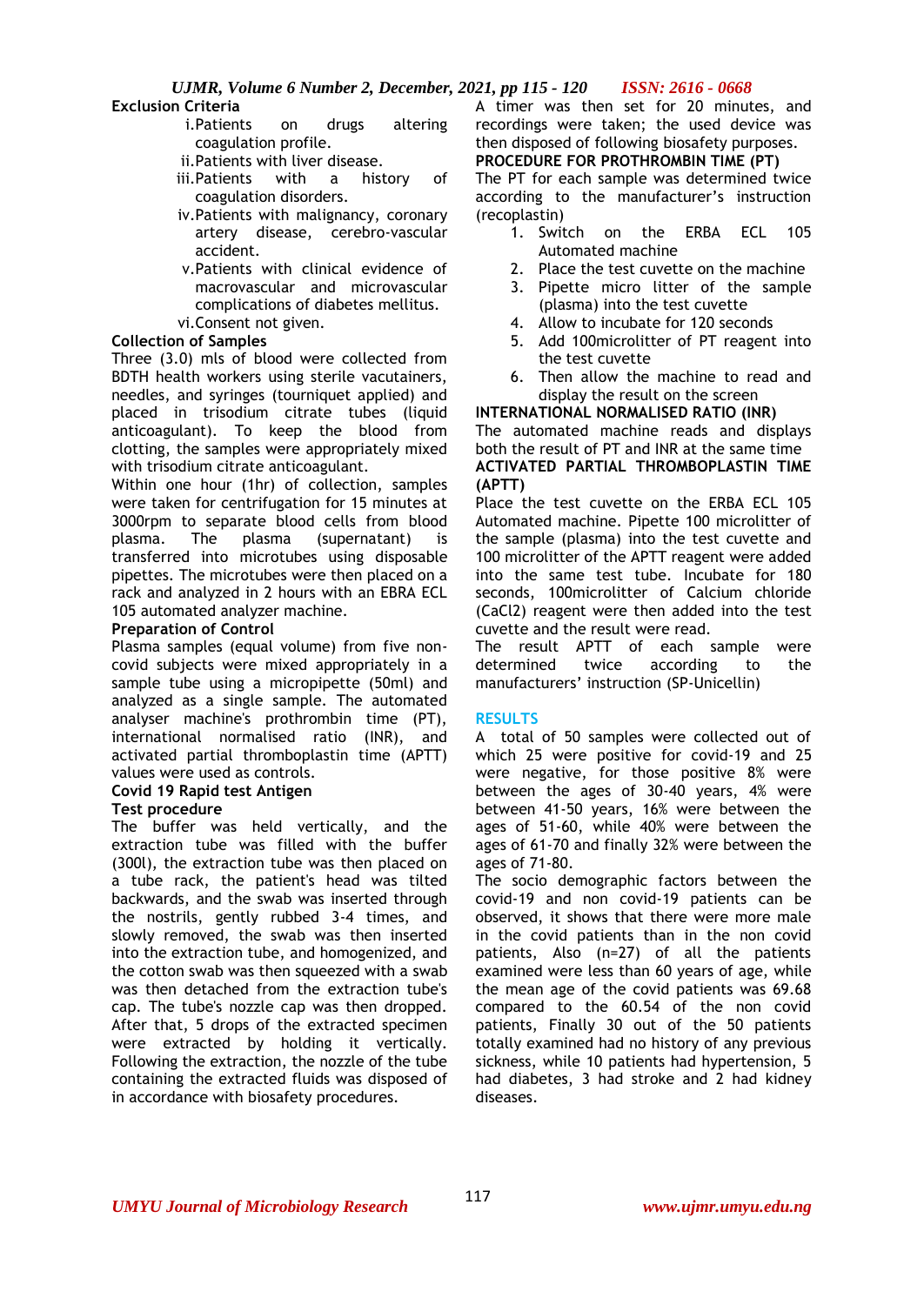The clinical characteristics of the covid and non covid-19 patients, from the results could be observed that both categories had normal temperatures of between 36° to 39° C. 14 of the covid-19 patients had intense cough while only 2 non covid-19 patients experienced coughing, Only 2 covid-19 patients produced sputum, and 1 patient had sore throat, while 6 covid patients had severe headaches, finally catarrh was only observed on one non covid-19 patient. The Prothrombin time of the covid patients (33.42) was higher than that of the non covid patients (13.44), the Activated partial thromboplastin time showed that the covid-19 patients had a higher mean (77.83) compared with the non-covid (37.21).

The bivariate correlations showed no significant relationship between the two variables (p<0.12). Finally, the international normalized ratio showed slight difference in the mean of the two patients and it also showed that there was no significant relationship between the INR of the covid and non-covid patients as  $(p<0.08)$ .

**Table 1: Distribution of Covid-19 Among Patients Attending Barau Dikko Teaching Hospital With Respect To Age Group**

| Age Group    | No. of samples | <b>Number</b>         | оf | <b>Number</b>         | οf | Percentage   |
|--------------|----------------|-----------------------|----|-----------------------|----|--------------|
|              |                | <b>Negative cases</b> |    | <b>Positive cases</b> |    | Positive (%) |
| $30 - 40$    |                |                       |    |                       |    |              |
| $41 - 50$    | O              |                       |    |                       |    |              |
| $51 - 60$    | 10             |                       |    |                       |    | 16           |
| $61 - 70$    | 14             |                       |    | 10                    |    | 40           |
| $71 - 80$    | 11             |                       |    | 8                     |    | 32           |
| <b>Total</b> | 50             | 25                    |    | 25                    |    | 100          |

# **Table 2: The Demographic Characteristics of the Covid-19 and Non-Covid-19 Patients**

| Variable          |                    |        | Covid-19<br>patients (n=25) | Non-Covid-9<br>$(n=25)$ | Patients |
|-------------------|--------------------|--------|-----------------------------|-------------------------|----------|
| Gender            | Male               |        | 15                          | 10                      |          |
|                   | Female             |        | 10                          | 15                      |          |
| Age               | Above 60 years     |        | 13                          | 10                      |          |
|                   | Less than 60 years |        | 12                          | 15                      |          |
| Weight            |                    |        | 69.68                       | 60.54                   |          |
| Previous diseases | None               |        | 9                           | 21                      |          |
|                   | Hypertension       |        | 9                           |                         |          |
|                   | <b>Diabetes</b>    |        | 4                           |                         |          |
|                   | <b>Stroke</b>      |        |                             |                         |          |
|                   | Chronic<br>disease | Kidney |                             |                         |          |

# **Table 3: The Clinical Characteristics between Covid-19 and Non-Covid-19 Patients**

| Variable    |              | Covid 19 patients (n=25) | Non-Covid 19 Patients (n=25) |
|-------------|--------------|--------------------------|------------------------------|
|             | $36^{\circ}$ | 6                        | 10                           |
| Temperature | $37^\circ$   | 8                        | 6                            |
|             | 38°          | 8                        | 5                            |
|             | $39^\circ$   |                          | 4                            |
| Cough       |              | 14 (56%)                 | 2(8%)                        |
| Sputum      |              | 2(8%)                    | $0(0\%)$                     |
| Sore throat |              | 1(4%)                    | $0(0\%)$                     |
| Headache    |              | 6(24%)                   | 4(16%)                       |
| Catarrh     |              | $0(0\%)$                 | 1(4%)                        |

# **Table 4: The Clinical Laboratory Results of Covid19 and Non-Covid 19 Patients**

| Variable                           | Covid 19 patients | <b>Non-Covid 19 Patients</b> |
|------------------------------------|-------------------|------------------------------|
| PT (Prothrombin time)              | 33.42             | 13.44                        |
| APTT(activated<br>partial 77.83    |                   | 37.21                        |
| thromboplastin time)               |                   |                              |
| INR (international normalized 2.57 |                   | 1.01                         |
| ratio)                             |                   |                              |

*UMYU Journal of Microbiology Research www.ujmr.umyu.edu.ng*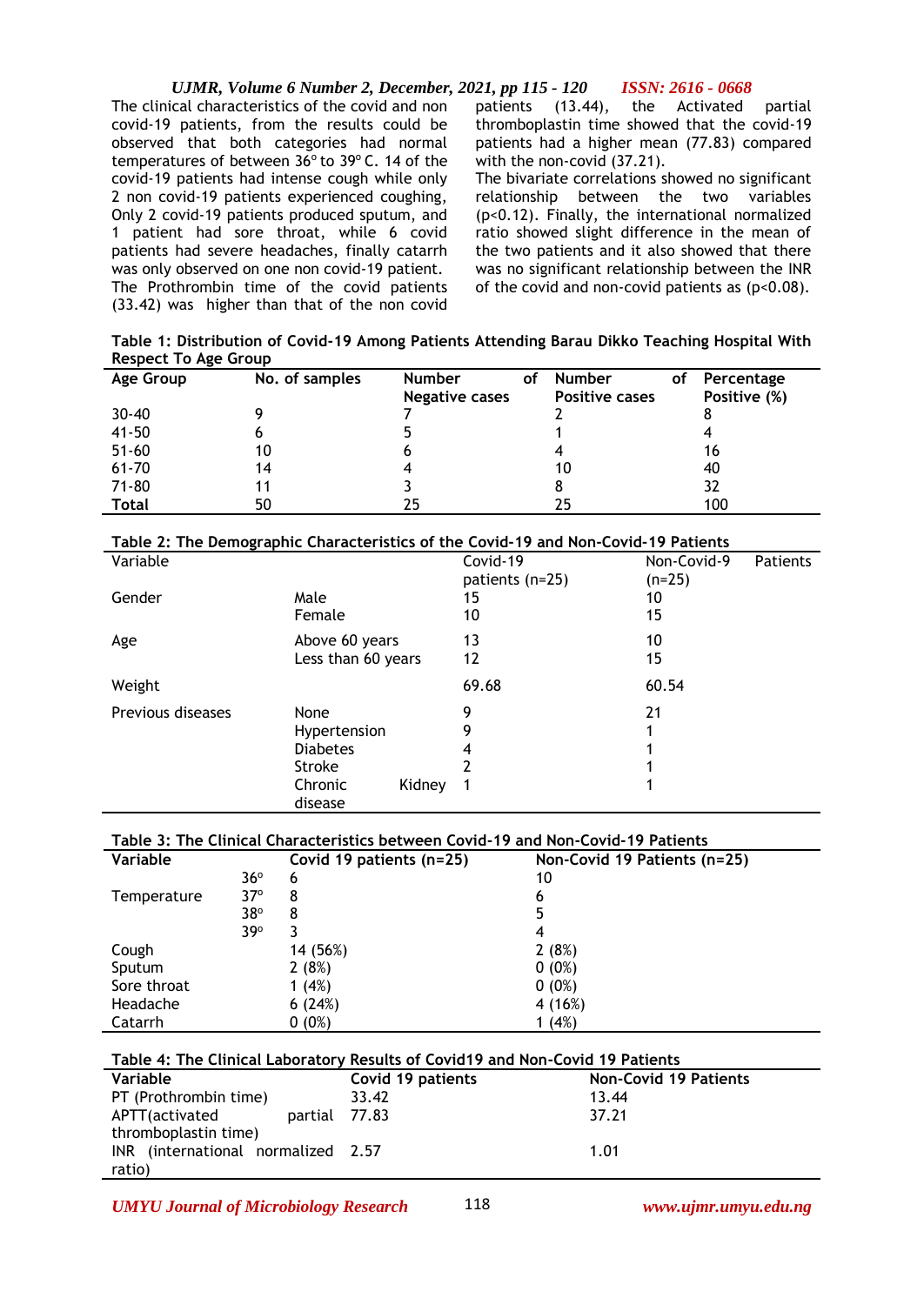| .                                  |                   |                               |         |
|------------------------------------|-------------------|-------------------------------|---------|
| Variable                           | Covid 19 patients | Non-Covid-19 Patients P value |         |
| PT (Prothrombin time)              | 33.42             | 13.44                         | $-0.17$ |
| APTT(activated partial 77.83       |                   | 37.21                         | $-0.12$ |
| thromboplastin time)               |                   |                               |         |
| (international 2.57)<br><b>INR</b> |                   | 1.01                          | $-0.08$ |
| normalized ratio)                  |                   |                               |         |

**Table.5: Correlation between the Clinical Laboratory Results of Covid-19 and Non-Covid-19 Patients**

#### **DISCUSSION**

After SARS and MERS, Covid-19 is currently the fourth large-scale outbreak of coronavirus, affecting Nigeria and dozens of other countries (Huang *et al* 2019). Statisticians estimate that Nigeria could lose \$12 billion in the first quarter of 2020, while the world could lose over \$280 billion (CNN Business, 2020). In order to prevent and control disease, it is crucial to compare the clinical differences between those with and without Covid-19. In this study, the patients with Covid-19 had advanced aging symptoms and were older than average. In light of this finding, Covid-19 may be more susceptible to older people with more severe symptoms that could lead to negative outcomes. Males are more susceptible to contracting covid-19 than females, according to the results of the study. Patients with severe chronic diseases were admitted. It is possible that obesity played a major role in the development of Covid 19. These findings were consistent with the earlier epidemiological conclusions about Covid-19 virus.

Some patients examined had upper respiratory tract symptoms, such as sore throat (4%) and catarrhal symptoms, but this was not common (4%). SARS and MERS-like clinical characteristics were found in Covid-19 (Killerby *et al*., 2020).Covid-19 patients had fewer catarrhal symptoms (4%) than non-Covid-19 patients, and both had lower rates of severe headache (24 vs 16%), while the temperature (36–39%) was similar in MERS and SARS patients (Assiri *et al*., 2013).

This study showed that patients with Covid-19 had significantly longer Prothrombin times. This suggest Covid-19 might primarily affect thrombocytes, causing the blood cells to clot earlier.

The APTT of covid 19 patients were higher than that of the non covid patients, this test measures the number of seconds it takes for a clot to form in a sample of blood after substances (reagents) are added, it simply means that the covid virus infects the blood so fast that it increases the blood clotting time by more than half its normal rate in very few seconds. Finally the International normalised ration of the two types of respondents showed

different but variations in the figures, the INR for covid-19 patients was higher than that of non covid patients , this was also confirmed by there being no correlation between the two various types of covid patients, this results rejects the null hypothesis which states that there was prolonged clotting time in the non covid and covid patients, meanwhile there was a higher value of PT, APTT and INR values from the study above, this result is similar to the works of Li *et al*., 2020 who performed a similar study in southern China, he observed that the clinical results of the covid patients were way higher than that of the non covid patients. Furthermore the socio-demographic factors of the patients didn't really show any relationship to the increase in blood clotting profile, as more covid 19 patients were seemingly healthier than the non covid patients.

Finally the clotting profiles of each individual varied across the study, some individuals showed a higher PT and APTT profile in covid 19 patients while some showed lowered PT time, this phenomenon isn't fully understood and much more research is needed to ascertain the virulence factor of covid 19 that may cause this variations amongst individuals.

#### **CONCLUSION**

The result of this study showed that there was prolonged clotting period amongst the Covid-19 patients. When compared with non-Covid-19 patients, patients with Covid-19 had previous medical conditions and showed some clinical manifestation. Finally, to investigate the disparities amongst clotting profile in Covid patients, the current mutations and changes in the SARS-COVID virus could be a reason for the unstable differences in the clotting profile of various individuals, as the virus uses the genetic composition of individuals to carry out its virulence amongst individuals.

Future research should be done in order to understand the virus and its pathogenicity, and therefore understand the clotting profile of individual from the different parts of the world, as the virus is a current epidemiological problem in the world as a whole.